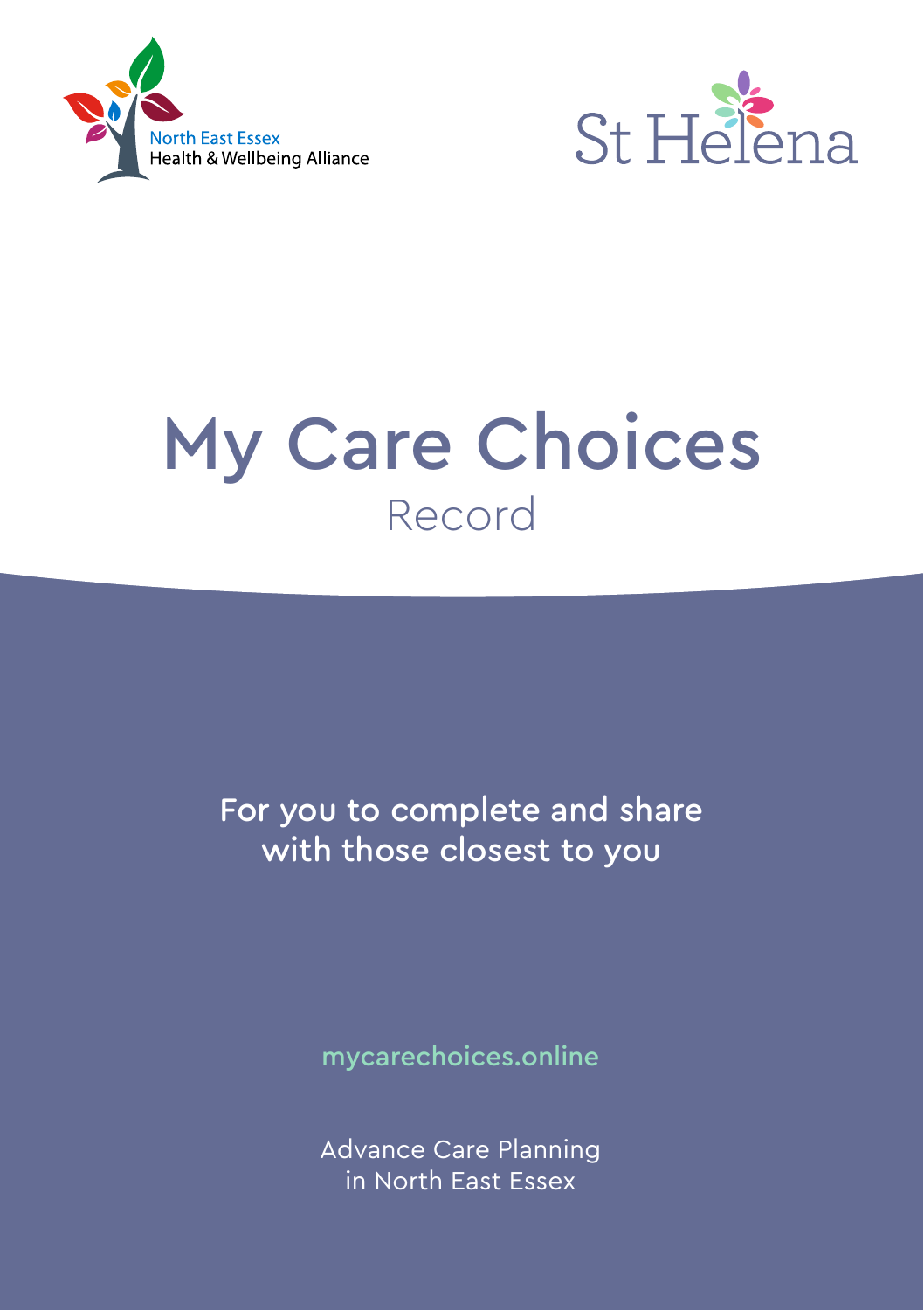## Guidelines for completing your My Care Choices Record

The My Care Choices Record is about your choices for care, so please complete those sections that are relevant to you.

You may wish to complete it if you have a long-term condition and are the recipient of care from a variety of providers. It is your document to keep as it is about you, so keep it with you or in your home.

It is a good idea to let those close to you know that you have completed the document and where to find it, should it be needed.

If you are a carer, then you may wish to have a discussion with the person you care for and give them help to complete it.

You may wish to only complete the first 3 pages which is information about yourself that you would like those caring for you to know.

It is important to read the information page about the My Care Choices Register on page 6, as once you have completed the document, with your consent, your GP can enter your choices on to it, so that other healthcare professionals are aware of the care you would like.

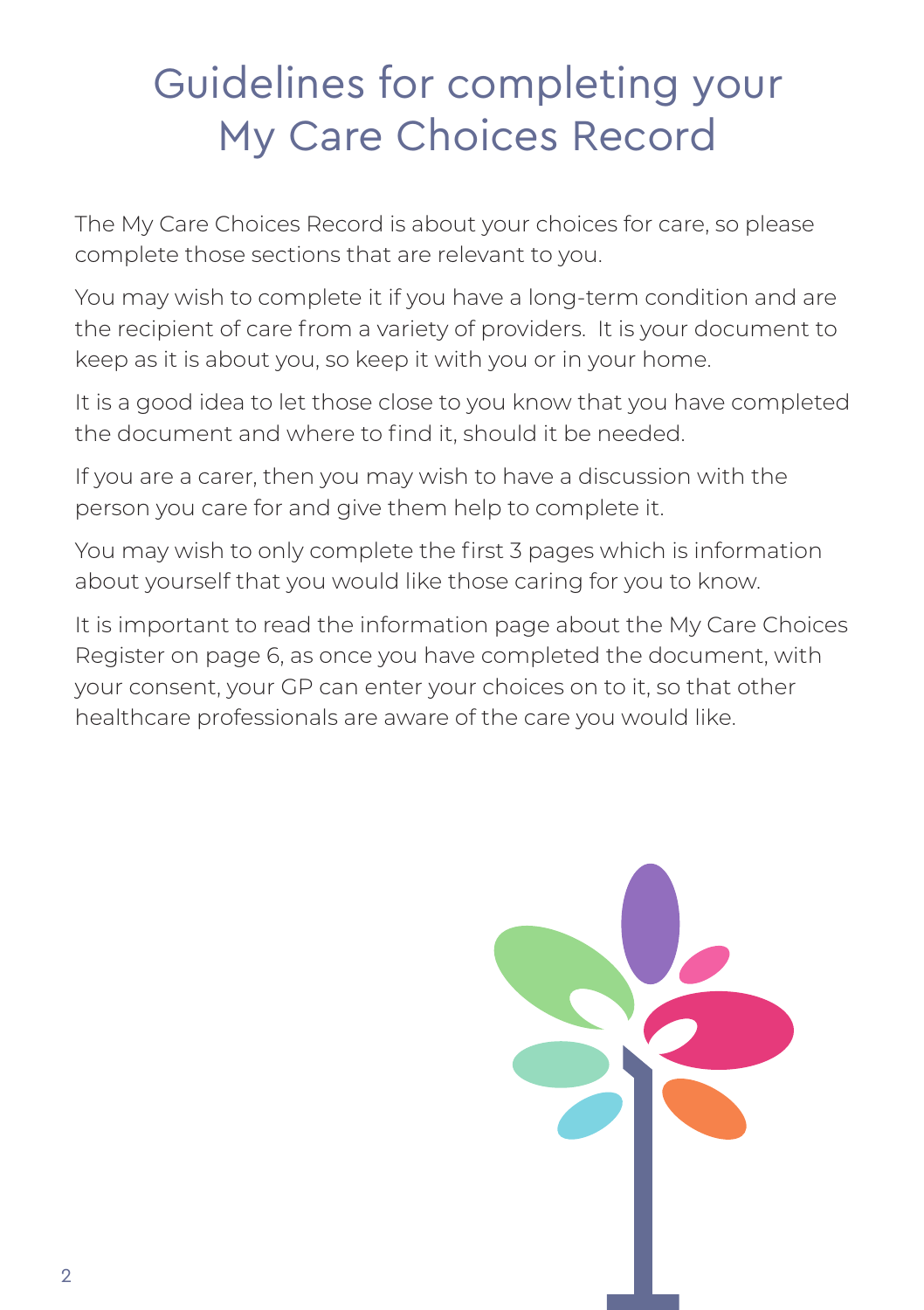### My Care Choices Record

This is about your choices for care so please complete those sections that are relevant to you.

My name: What I like to be called: Date:

The medical conditions I have and how they affect me:

Allergies and sensitivities: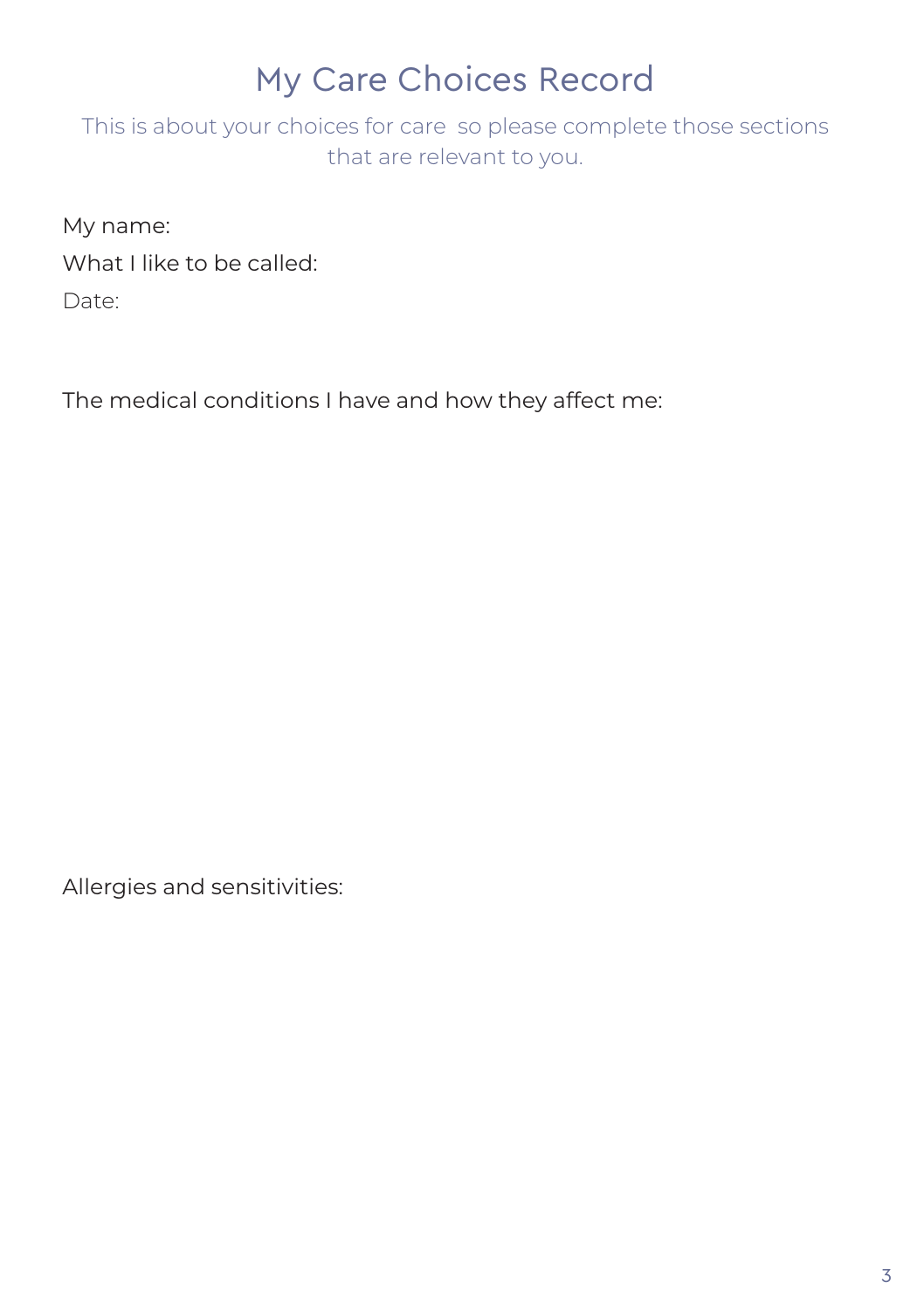### About Me

What is important to me?

What makes me feel better if I am anxious or upset? Include things that may help if you become unhappy or distressed.

I would like you to know e.g. employment, past and present/significant events in my life: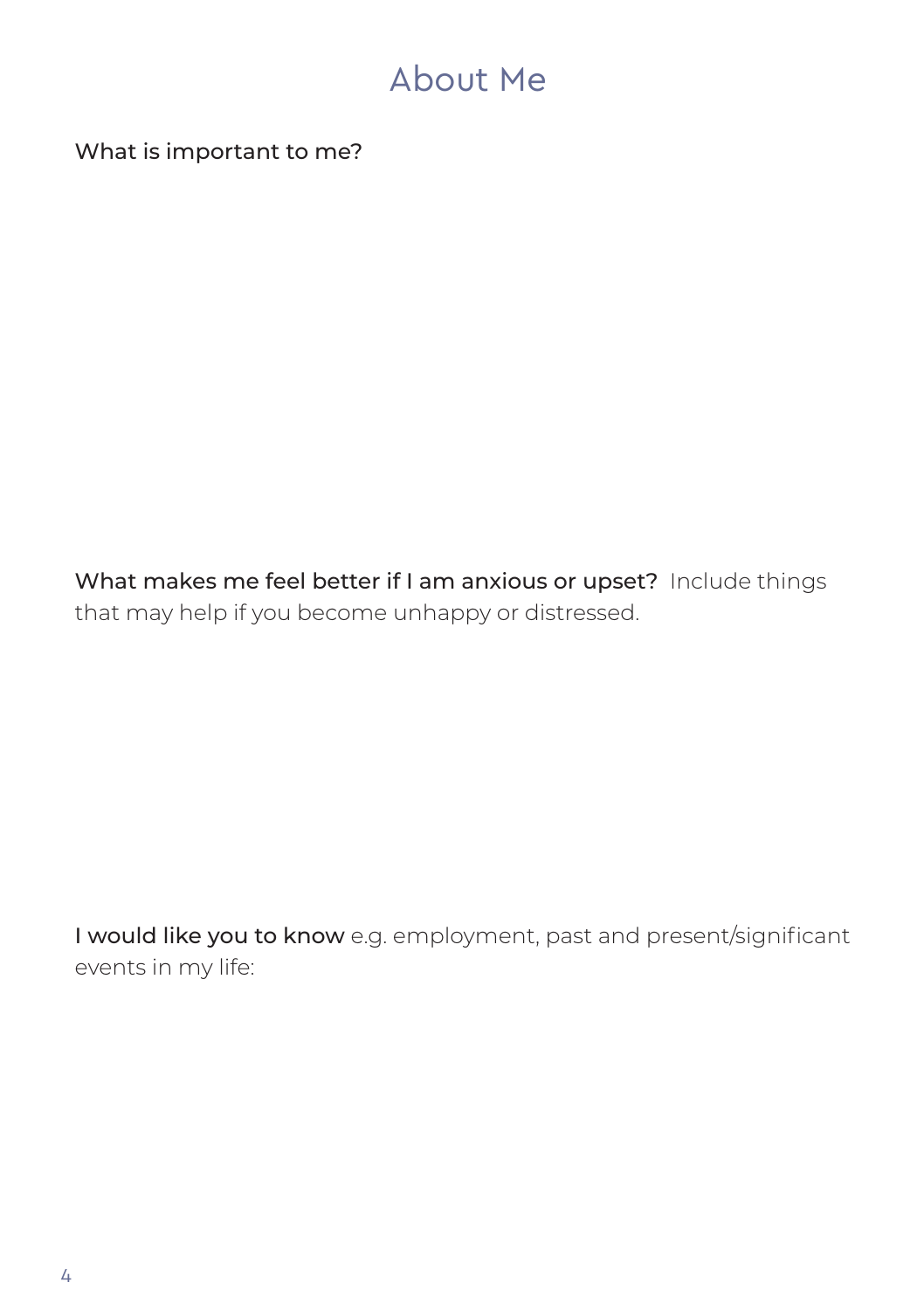Who is important to me and knows me best? This may be a spouse, relative, friend or carer.

Name of first person I would like to be involved with decisions about my care:

Contact number:

Name of second person I would like to be involved with decisions about my care:

Contact number:

#### What I would like to happen if I become more unwell

e.g. please contact a close relative / I want to be cared for in a community hospital rather than a main hospital if possible. (Please discuss these preferences with your GP):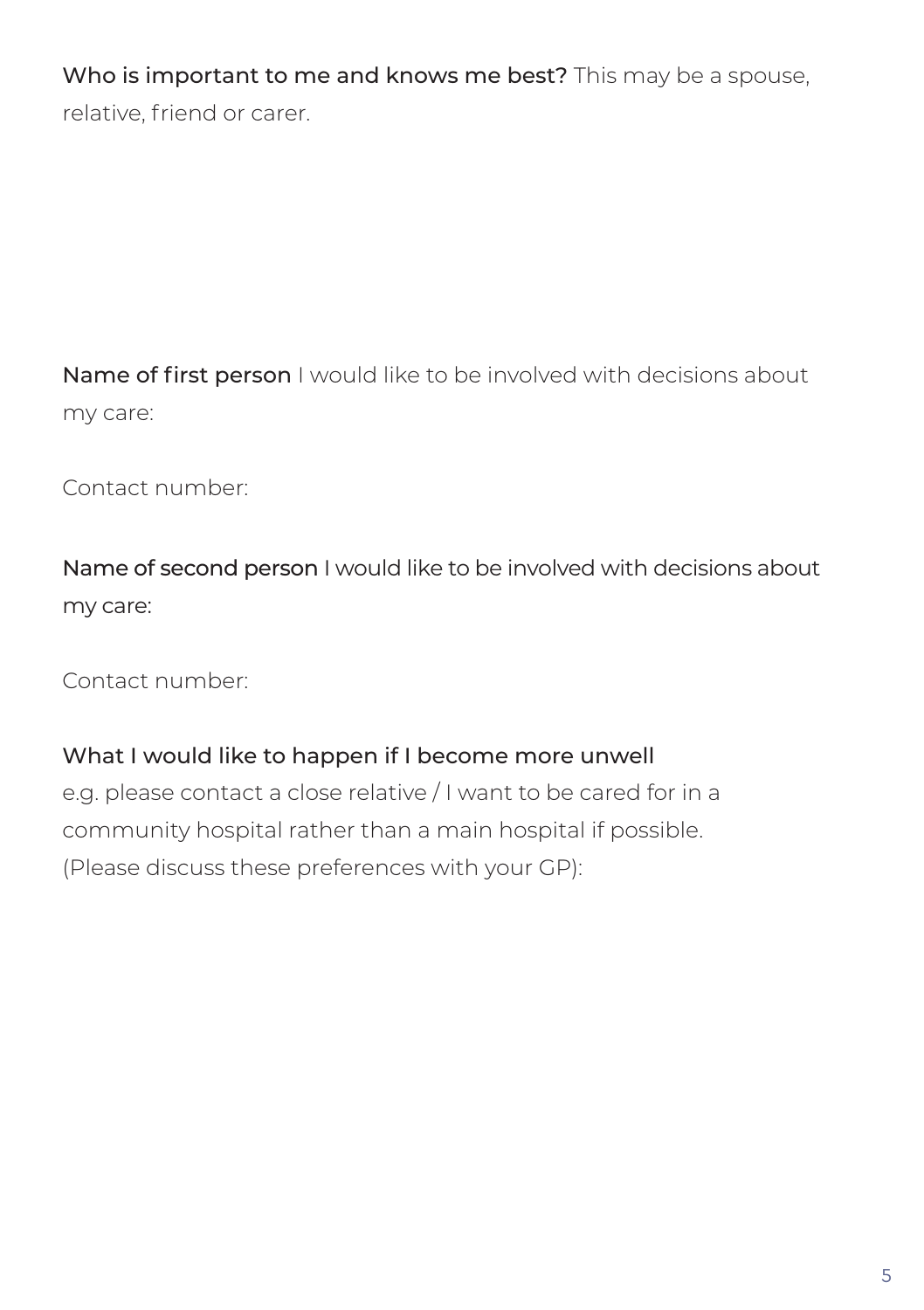#### What I would not like to happen

e.g. I would prefer not to go to hospital/I would not wish to receive artificial feeding. (Please discuss these preferences with your GP):

#### Other things that people caring for me should know?

e.g. your spiritual or religious beliefs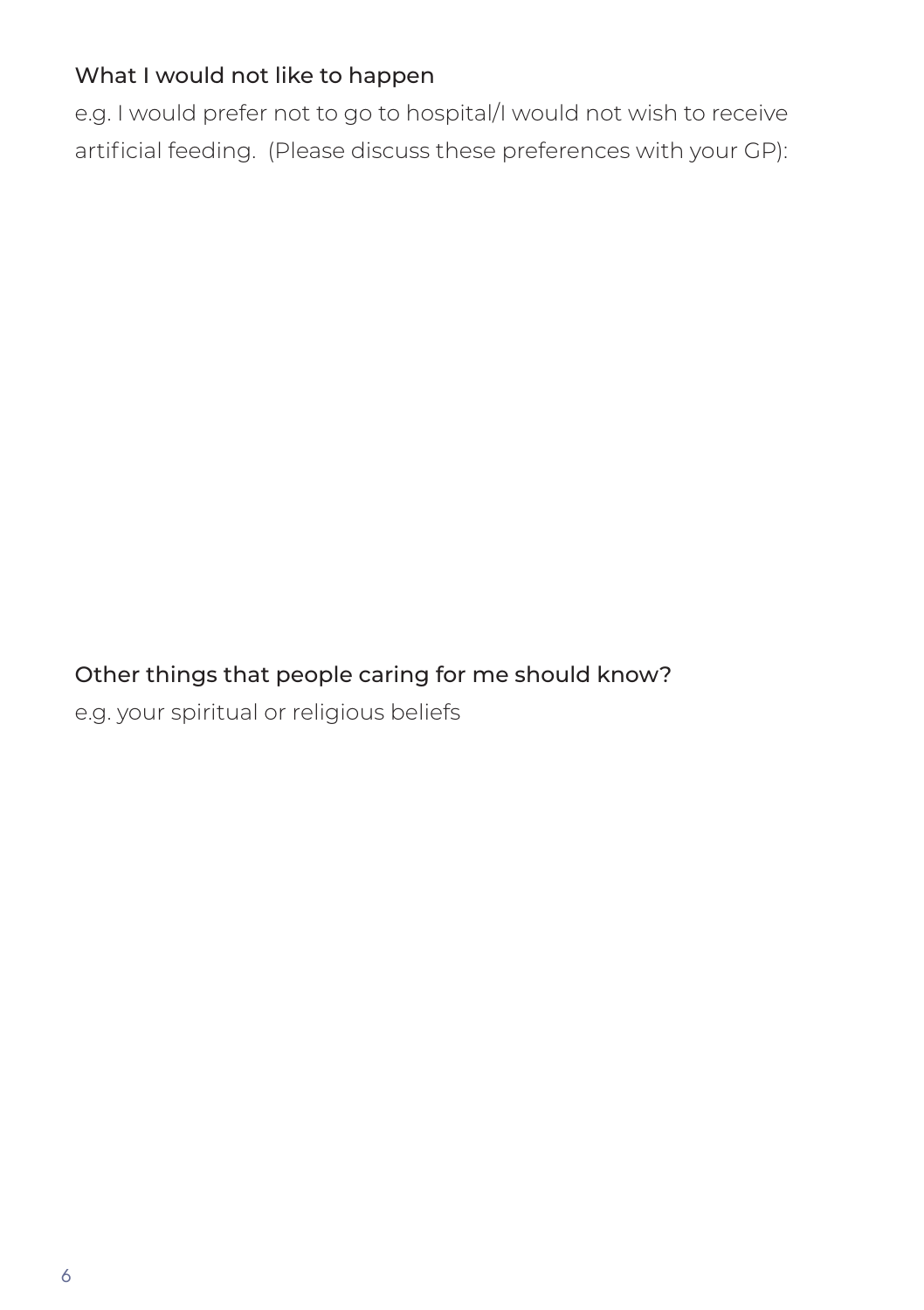### My Care Choices Register

#### The My Care Choices Register is a record of your decisions about:

•The kind of care you wish to receive in the future if you were more unwell and your preference for the place of care.

#### The register is for those who:

- •Have a severe chronic disease for whom a deterioration may be life-threatening or
- •Are in frail overall health and at risk of sudden deterioration or
- •Those with dementia who wish to record their preferences for future health care or
- •Live in a residential or nursing home for older people or
- •Have a condition making it likely they are in the last year of life

It is held online and can be accessed securely only by staff responsible for your care, such as your GP, community nurses, hospital staff, ambulance services, and St Helena who host the register.

They can access it any hour of the day or night, so you can be confident that everyone looking after you knows the care you want.

Some care home staff also have access and we are working to widen this so in the future all social care support staff and care home staff will be able to see the choices of those they support.

#### If it is relevant to you, you may wish to record:

•The type of care you would like to receive if you are approaching the end of your life, including any cultural or religious wishes

•Your choice of where you would like to be cared for at the end of life It also holds key information about your diagnosis, your condition and the medical treatment you are receiving.

The My Care Choices Register is not an advance decision to refuse treatment and is not legally binding. If you would like more information about Advance Decisions (Living Wills), visit the Compassion in Dying website at compassionindying.org.uk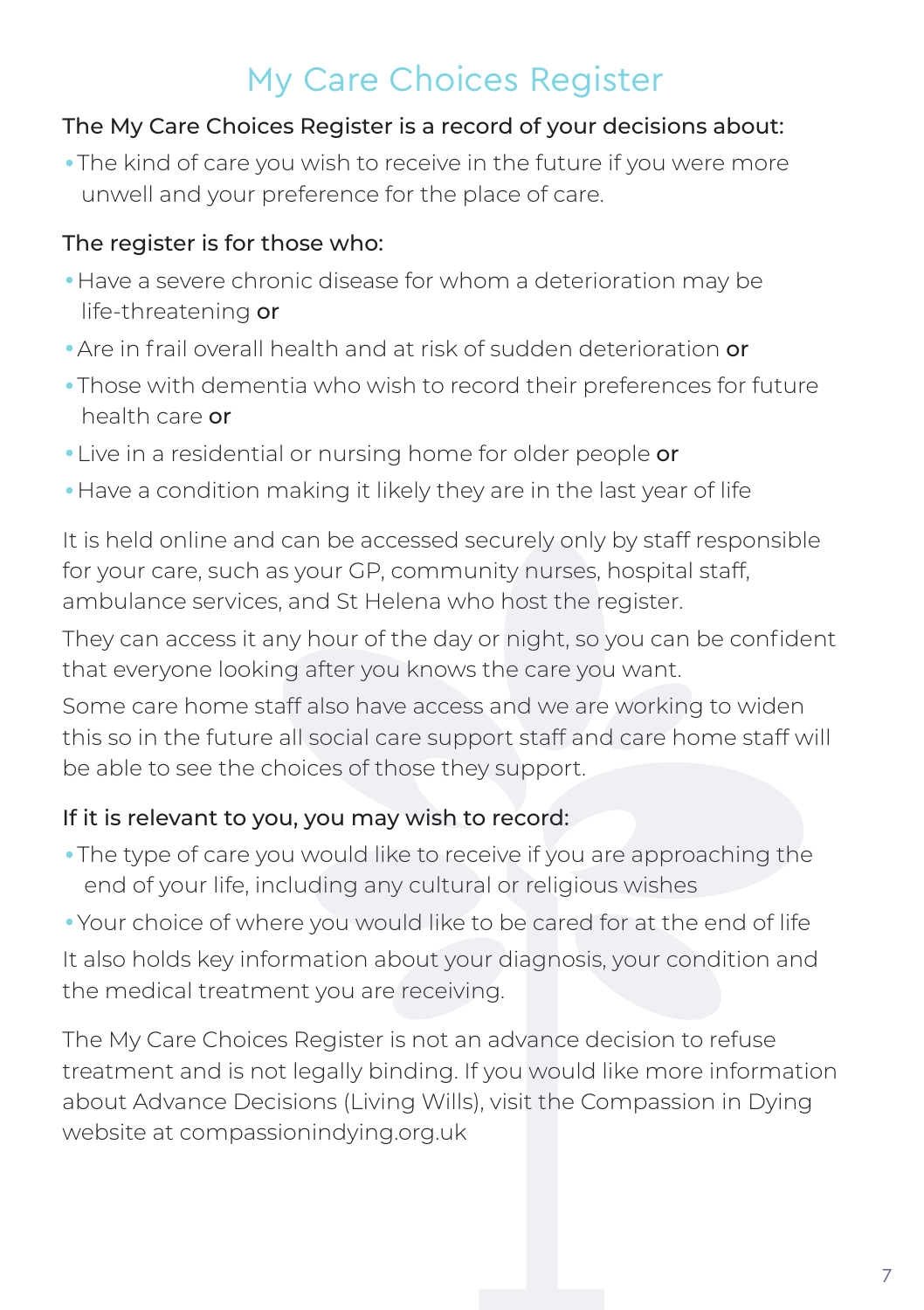### Consent to share my information

To ensure I receive the best care, I give consent to share the information contained within this form with the health and social care professionals involved in my care, by way of paper and electronic records, including the My Care Choices Register.

| My Name:      |       |
|---------------|-------|
| My Signature: | Date: |

It is recommended that you ask your GP to record your choices on the register once you have completed this document.

### Lasting Power of Attorney (LPA) for health and welfare

An LPA allows your attorney to make decisions regarding your health and personal welfare, including decisions to refuse or consent to treatment on your behalf, day to day care and where you should live. It only comes into force if/when you lose the ability to make these decisions for yourself and is only valid once it has been registered with the Office of the Public Guardian.

I have a lasting power of attorney for health and personal welfare:  $yes \bigcap no \bigcap$ 

If yes please give details: Name: Address:

Telephone: Reference number of LPA: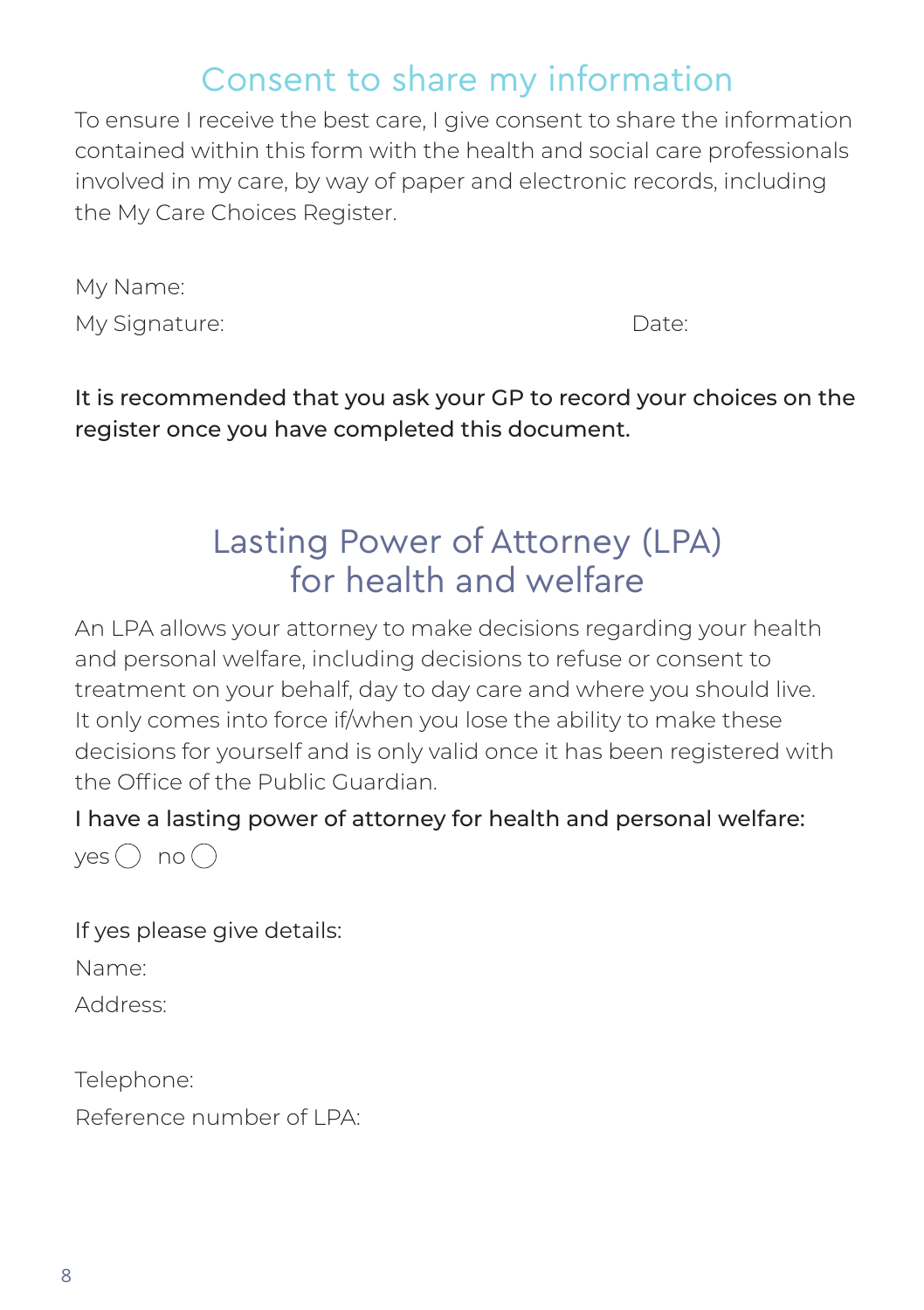### Lasting Power of Attorney (LPA) for property and financial affairs

An LPA gives your attorney the power to make financial decisions for you, e.g. managing bank accounts or selling your house. Your attorney has the power to take over the management of your financial affairs as soon as the LPA is registered with the Office of the Public Guardian. unless the LPA states that this can only happen after you lose the capacity to manage your own affairs.

#### I have a lasting power of attorney for property and financial affairs:  $ves \cap no \cap$

If yes please give details: Name:

Address:

Telephone:

Reference number of LPA:

#### I have a Court Appointed Deputy

Name:

Telephone number:

Please note, prior to 2007, an enduring power of attorney was a way of appointing a representative.

#### If you have nominated an enduring power of attorney, please tick here  $\bigcap$

If you do not have an LPA and would like to create one, please contact a solicitor or visit: www.gov.uk/power-of-attorney/make-lasting-power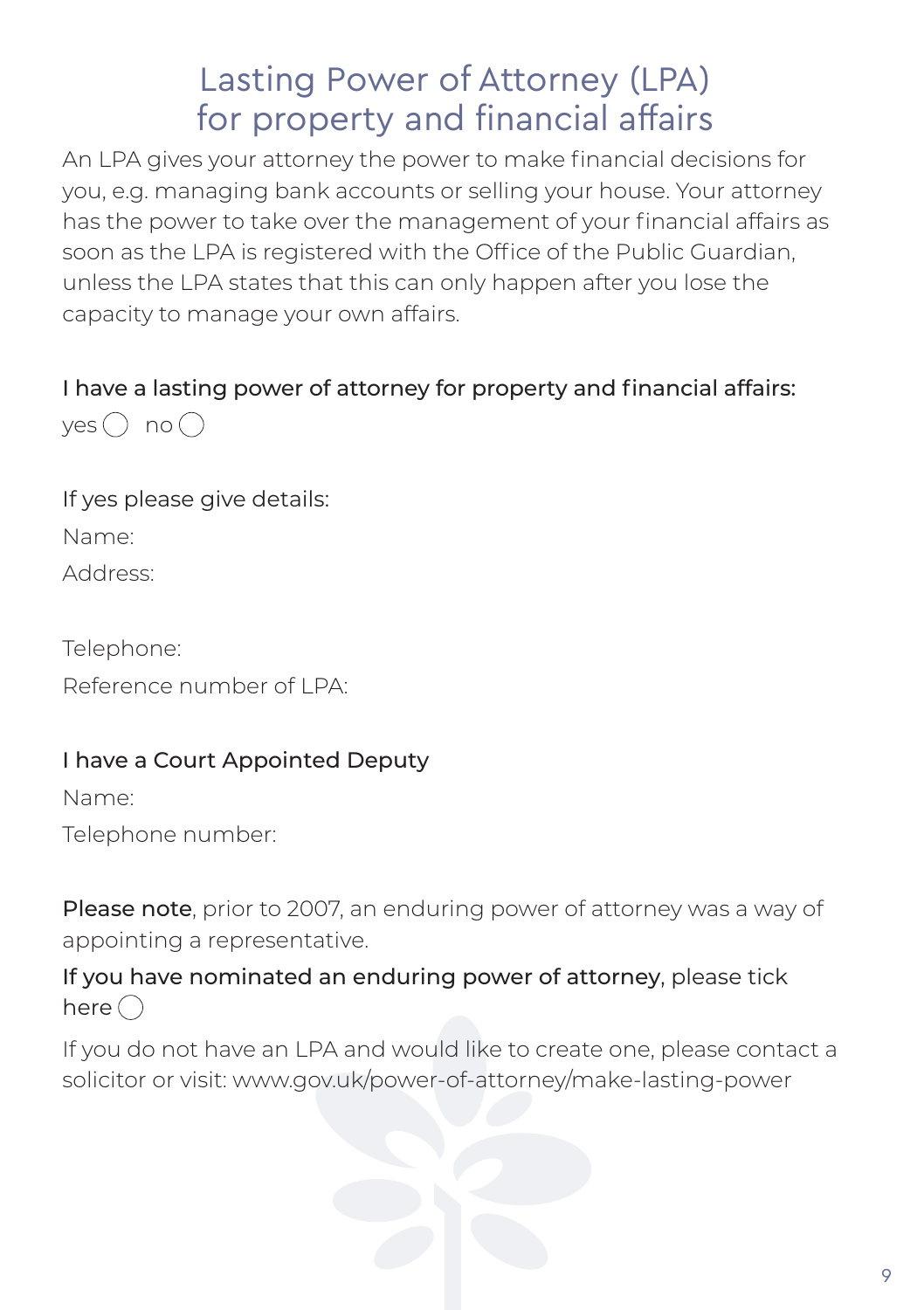### Planning your healthcare towards the end of your life

Looking towards the future, you may wish to consider and discuss how you would want your care delivered and where you would like it to take place.

If my condition deteriorates this is where I would like to be cared for:

1<sup>st</sup> choice 2nd choice

This is where I would like to be cared for at the end of my life:

1<sup>st</sup> choice 2nd choice

These are other documents that I have been involved in completing:

DNACPR (Do not attempt cardio pulmonary resuscitation) Date:

Advance decision to refuse treatment

Date:

Details:

ReSPECT (Recommended Summary Plan for Emergency Care and Treatment) Date:

Details: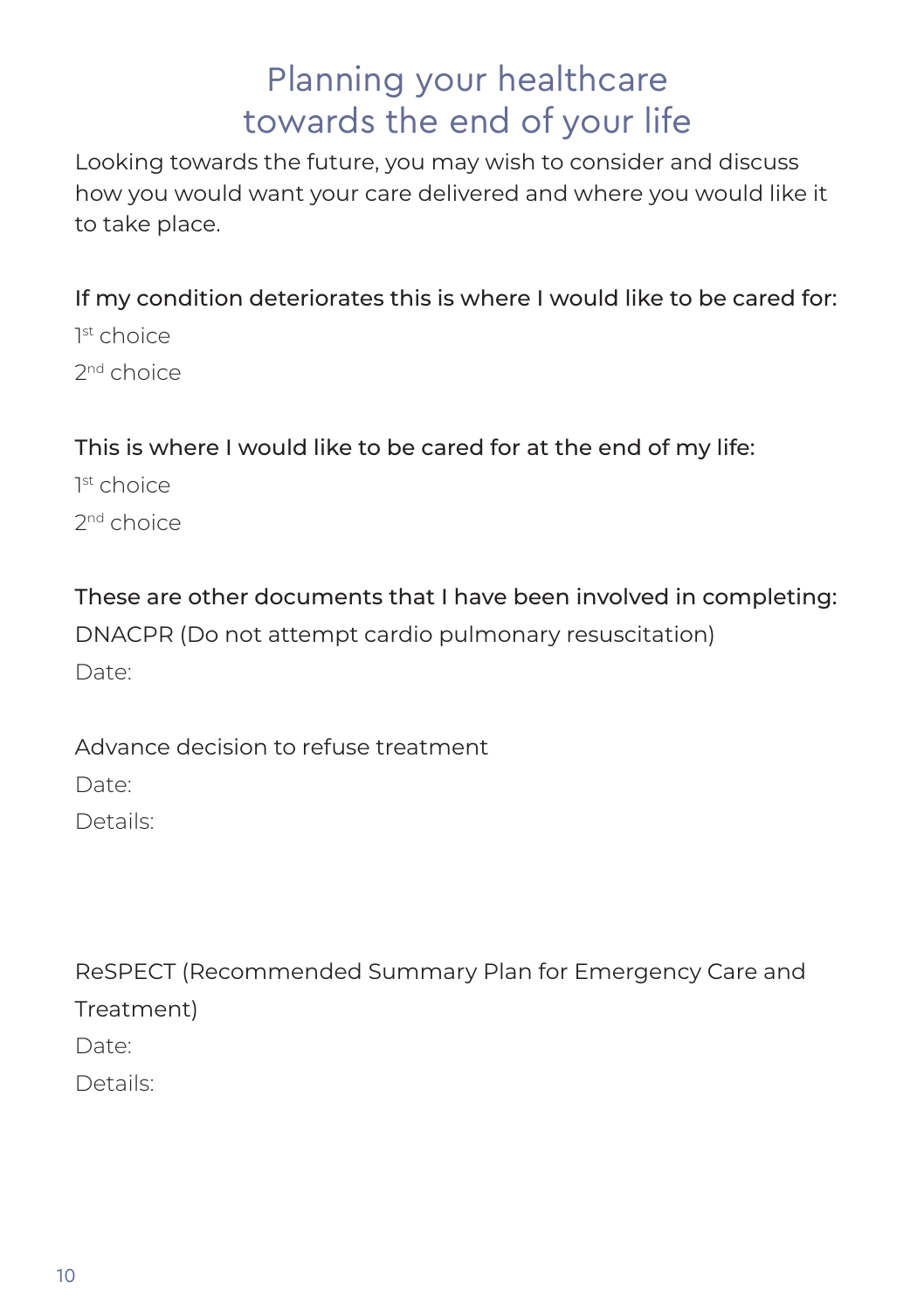### Emergency contacts

It would be important to speak with the following people, if I am ever unwell or unable to make my own decisions about my own health:

I would like

to be contacted first in the event of an emergency.

Name: Relationship to me: Telephone: Name: Relationship to me: Telephone: Name: Relationship to me: Telephone: Name: Relationship to me: Telephone:

### Healthcare professionals

GP:

Other healthcare professionals involved with my care: (name and organisation)

(name and organisation)